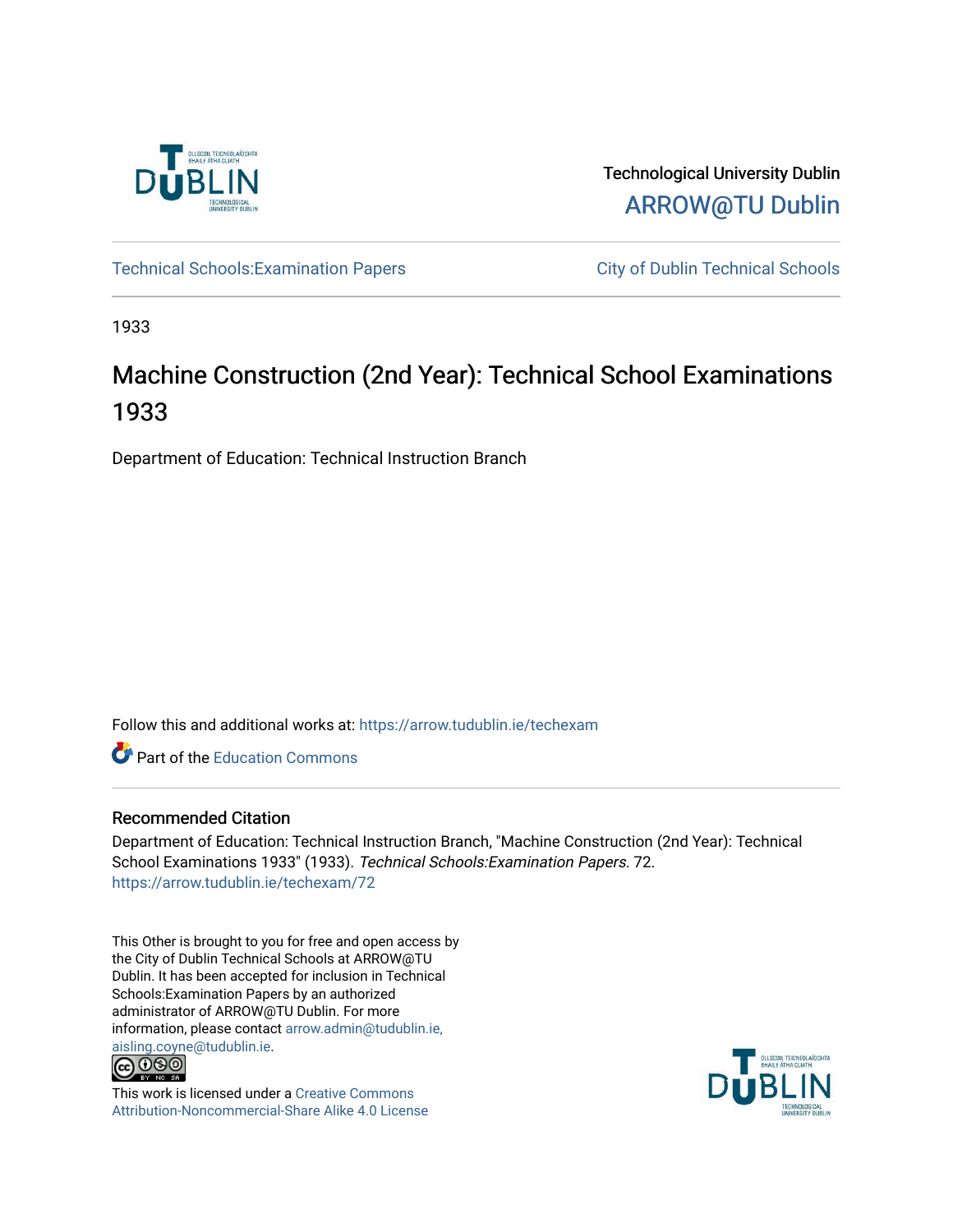# COURSES IN MECHANICAL **ENGINEERING.**

 $(59.)$ 

AN ROINN OIDEACHAIS. (Department of Education.)

BRAINSE AN CHEARD-OIDEACHAIS. (Technical Instruction Branch.)

TECHNICAL SCHOOL EXAMINATIONS. 1933.

### **MACHINE CONSTRUCTION.**

(Second Year.)

 $Fridau$ , May 5th-7 p.m. to 10 p.m.

Examiner-ERNEST E. JOYNT, ESQ., M.I.MECH.E. Co-Examiner-J. P. HACKETT, ESQ., B.E., A.R.C.SC.I.

### GENERAL INSTRUCTIONS.

You are carefully to enter on the Answer Book and Envelope supplied your Examination Number and the subject of examination, but you are not to write your name on either. No credit will be given for any Answer Book upon which your name is written, or upon which your Examination Number is not written.

You must not have with you any book, notes, or scribbling-paper.

You are not allowed to write or make any marks upon your paper of questions.

You must not, under any circumstances whatever, speak to or communicate with another candidate; and no explanation of the subject of the examination may be asked for or given.

You must remain seated until your answer book has been taken up, and then leave the examination room quietly. You will not be permitted to leave before the expiration of twenty minutes from the beginning of the examination, and will not be re-admitted after having once left the room.

If you break any of these rules, or use any unfair means, you are liable to be dismissed from the examination, and your examination may be cancelled by the Department.

Three hours are allowed for this paper. Answer-books, unless previously given up, will be collected at 10 p.m.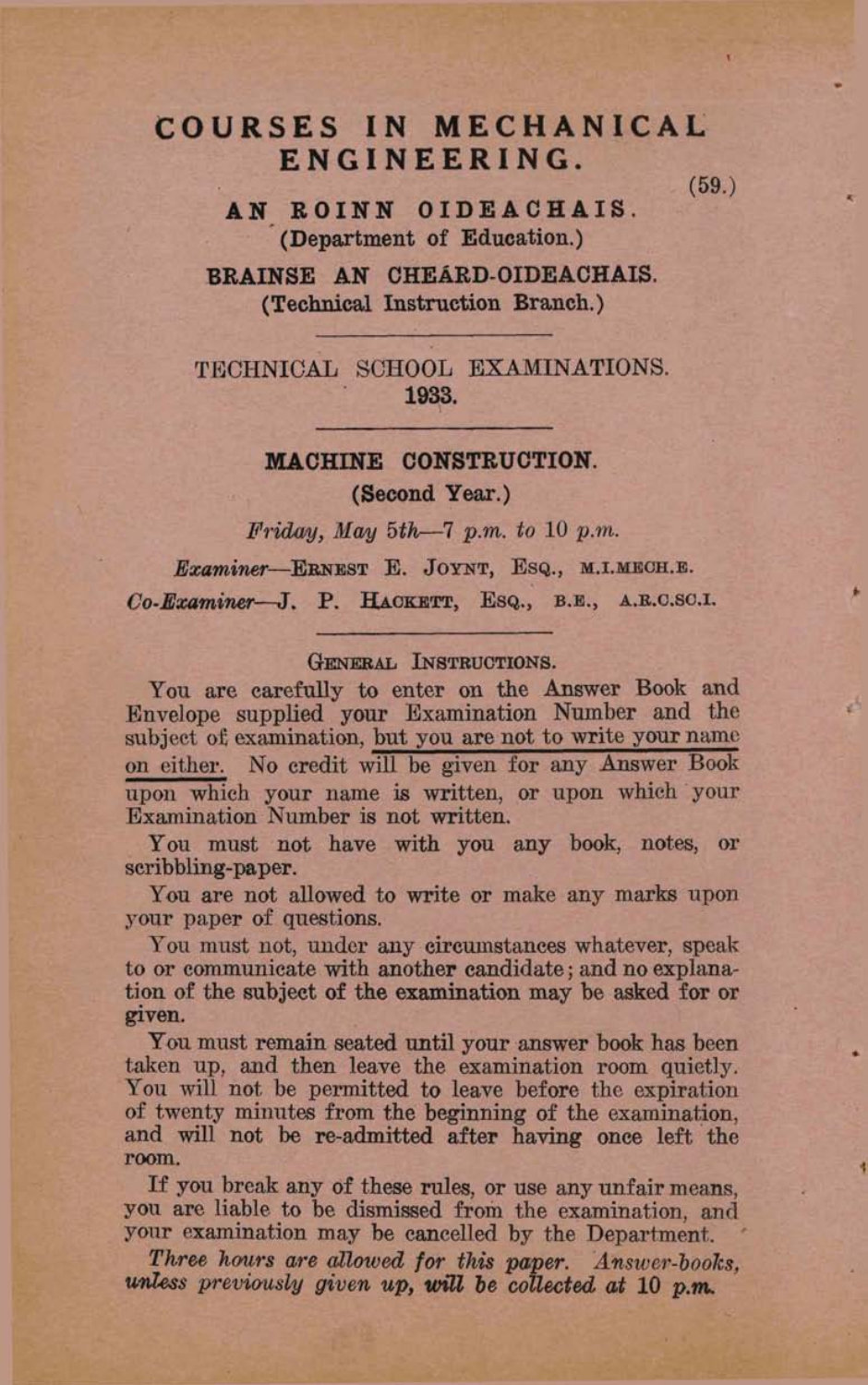#### INSTRUCTIONS.

#### Read the General Instructions on page 1.

(a) Written answers and freehand sketches must be given in the answer-book, the drawing-paper being used only for the finished drawings of Question No. 1.

(b) Drawings and sketches may be made in pencil.

 $(c)$  Answers to questions must be written in  $ink$ .

(d) Write the number of the question distinctly in the margin of your paper before the answer.

1. Connecting Rod Details.-A drawing is supplied showing the complete assembly of a connecting rod end. From this you are required to draw to scale a set of separated details. The number and arrangement of the views of each part should be so chosen as to give all necessary information. Dimensions are not required, but the material of which each part is to be made should be neatly printed on the drawing. Scale, full-size for the bolt and nut, half full-size for the other parts.

 $[70$  marks.]

### Two only of the following questions are to be attempted.

2. Bolt and Nut.--Referring to Question 1, state why the connecting rod bolt is not of the same diameter for all its length, also describe the use and advantages of the "castle" type of nut.

[15 marks.]

3. Piston Rings.—Describe with the aid of sketches how piston rings are turned, finished and placed in position. Sketch a suitable joint showing a device for preventing the rings from slipping round in their grooves.

#### $15$  marks.

4. Boiler Details.—Show by means of well proportioned sketches either,  $(a)$  the arrangement of a manhole joint, or, (b) the method of attaching the front plate of a horizontal boiler to the cylindrical shell.

#### $[15$  marks.]

5. Workshop Tools.--- Make a neat sketch showing, either, (a), a "roughing" tool, 4-inch square steel, secured in position in the slide rest of a lathe against the work, or, (b) the tapered shank of a twist drill in position in the bottom of the revolving spindle.

 $[15$  marks.]